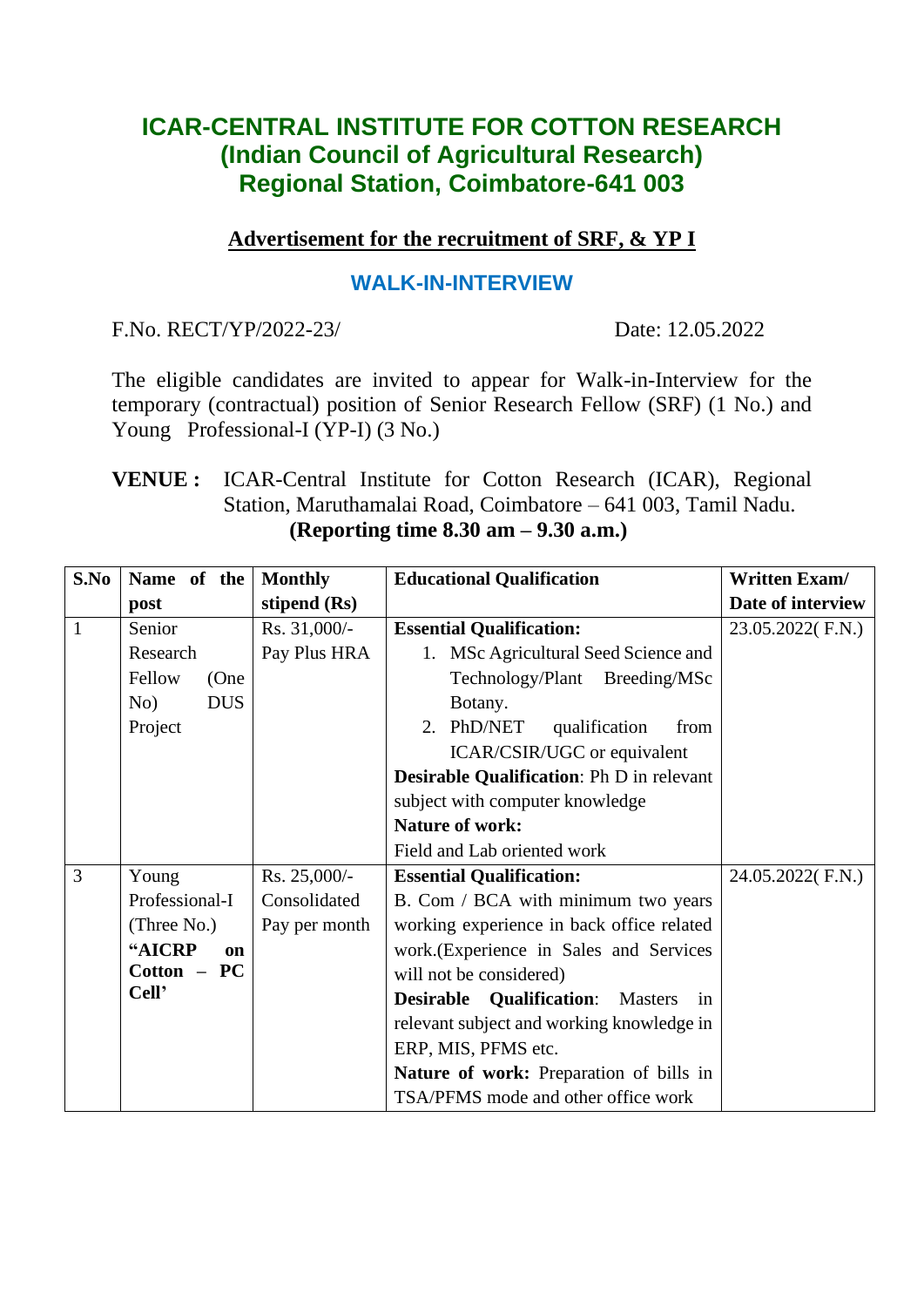#### **Instructions:**

- 1. All the above engagement is temporary / contractual & carries no other allowances.
- 2. The Walk-in-interview will be held as detailed above at this Institute.
- **3. These temporary contractual appointments are till 31.03.2023 and likely to be extended in case of extension of the project. The SRF/Young Professional will have no right to claim any employment or engagement in CICR/ICAR.**
- 4. The eligible candidates could attend the interview only when they fulfill the essential qualification.
- 5. Leave entitlement will be as per rules
- 6. The candidates are requested to download the application form from the Institute website [www.cicr.org.in](http://www.cicr.org.in/) and **should submit the completed application in all form between 8.30 am to 9.30 am on the interview day. Incomplete application and application submitted after 9.30 am will not be considered for the interview. All the applicants should bring the original certificates for verification in support of Age, Qualifications, Experience, Caste, Employment Exchange Registration Card.**
- 7. Only those candidates who qualify the eligibility criteria will be allowed to appear for the written test.
- 8. No TA/DA will be paid for attending the Walk-in-Interview.
- 9. The Director, CICR, Nagpur reserves the right to fill up or not to fill any vacancy notified in this advertisement.
- 10. There will be one hour written test on the date of Walk in- Interview
- 11. Candidates without Provisional graduate and Master's degree certificates from the concerned University will not be eligible for Walk in Interview.

**SRF, & YP I** –The minimum age will be 21 and maximum 45 years with relaxation as per rules as on the date of interview, relaxation in the case of SC/ST/OBC & other exempted categories of candidates as per rules will be entertained.

> /sd/ Project Coordinator (Cotton Improvement) & Head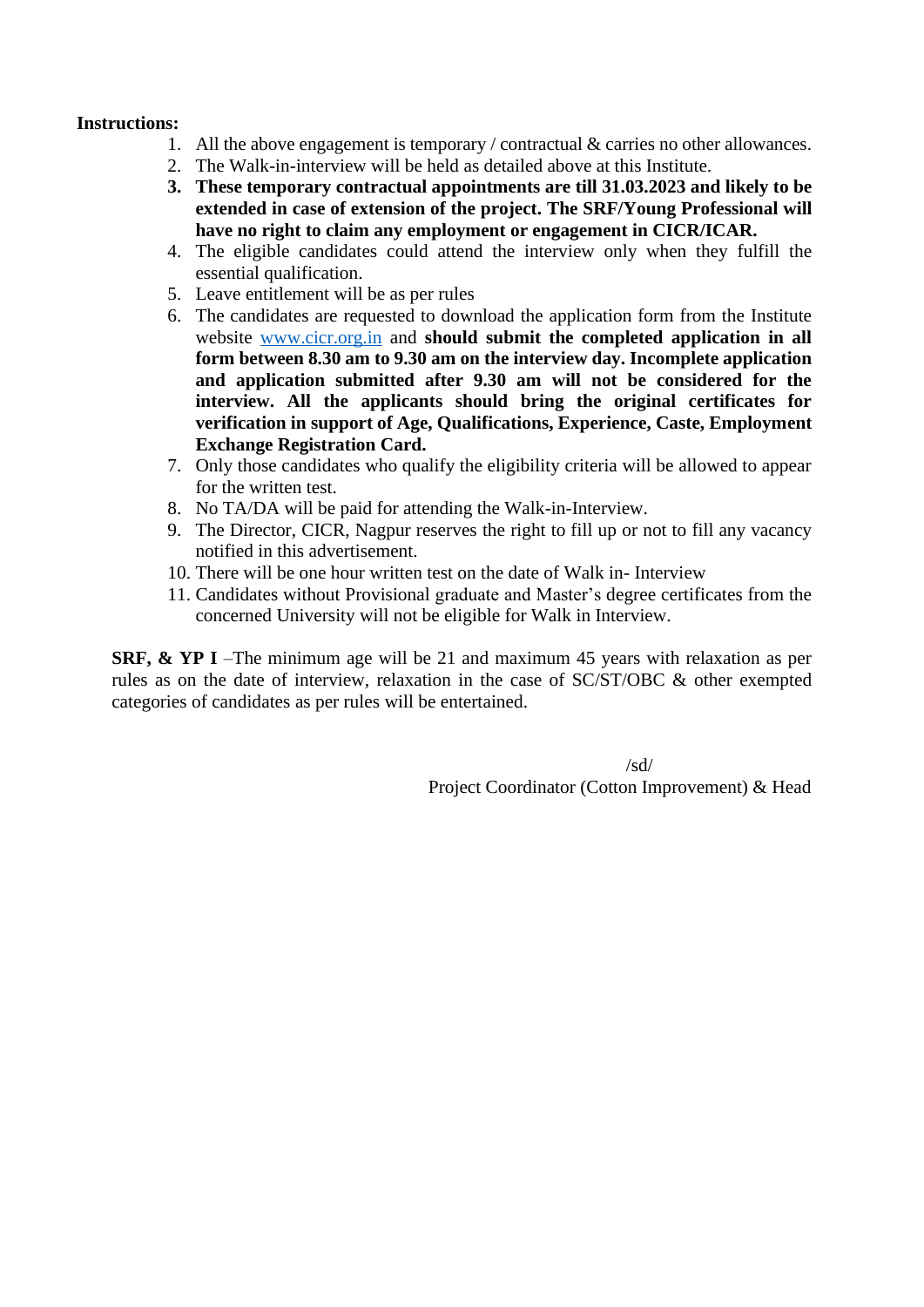# ICAR – CENTRAL INSTITUTE FOR COTTON RESEARCH Regional Station, Coimbatore

:

:

:

| Application for the post of | Photo |
|-----------------------------|-------|
|                             |       |

**Name of the Project and Date of Walk-in-Interview** :

**Name**

**Father's/Spouse Name**

**Marital Status**

**Date of Birth**

**Age as on the date of interview** :

**Postal Address with mobile number and email id.**

### **Education/Technical qualification**

| S.No. | Name of | Institution/Board | Year of | $%$ of | Remarks |
|-------|---------|-------------------|---------|--------|---------|
|       | Exam    |                   | passing | marks  |         |
|       |         |                   |         |        |         |
|       |         |                   |         |        |         |
|       |         |                   |         |        |         |
|       |         |                   |         |        |         |
|       |         |                   |         |        |         |
|       |         |                   |         |        |         |
|       |         |                   |         |        |         |
|       |         |                   |         |        |         |
|       |         |                   |         |        |         |
|       |         |                   |         |        |         |